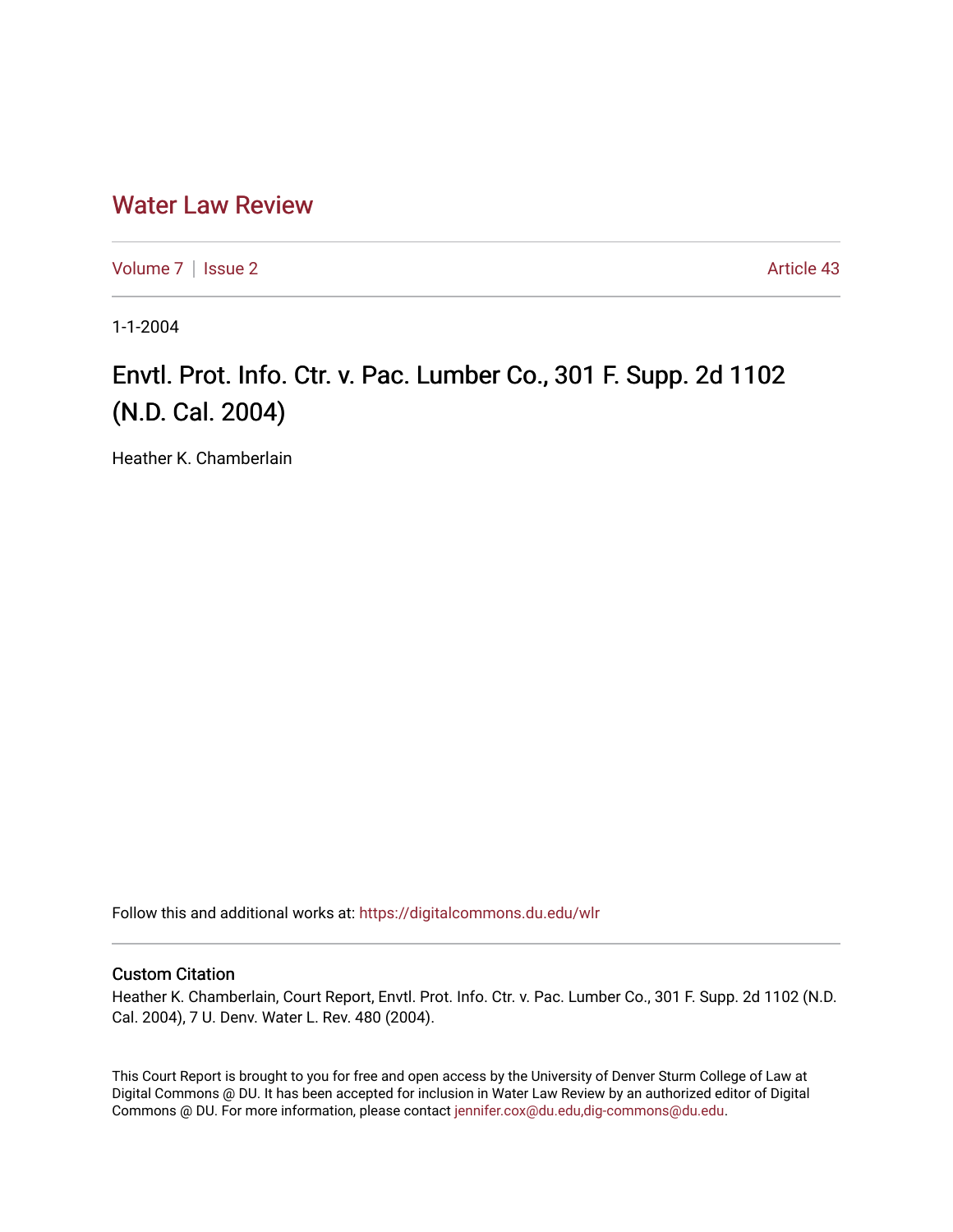**Volume 7**

acknowledged that a final agency action may have occurred, it argued that the only reviewable action was a 2000 decision not to amend the regulation-not the regulation itself. Since the 2000 EPA decision marked the end of the agency's decisionmaking process, the court held that the decision qualified as a final agency action. In response to the EPA's argument, EPIC claimed it was bringing an "as applied" action; or in the alternative, that the 2000 decision not to amend the regulation opened the provision open for review, and therefore, open to challenge. The court found EPIC's "as applied" argument unpersuasive since EPIC had not been the object of any EPA enforcement proceeding, nor had EPIC directly petitioned the EPA to amend the regulation. However, the court agreed with EPIC that the 2000 action opened the regulation to challenge since the agency reconsidered the entire issue at the time and invited comments on the provision. Thus, because the final agency action occurred on July 13, 2000, and the EPIC filed its complaint on July 24, 2001, the court held that the action fell within the six-year statute of limitations.

*Kate 0. Lively*

Envtl. Prot. Info. Ctr. **v. Pac. Lumber Co., 301 F. Supp. 2d 1102 (N.D. Cal.** 2004) (holding that, under the Clean Water Act, a claim alleging increased logging in a watershed created increased sediment in a creek and alleging ditch use to discharge storm water and pollutants stated a claim for which relief could be granted).

Pacific Lumber Company and Scotia Pacific Lumber Company ("Lumber Companies") owned land located in a watershed the Lumber Companies used primarily for logging. The Environmental Protection Information Center **("EPIC")** brought suit in the United States District Court for the Northern District of California against the Lumber Companies, the United States Environmental Protection Agency **("EPA")** Administrator, and the **EPA.** EPIC claimed the Lumber Companies discharged pollutants without obtaining a National Pollutant Discharge Elimination System **("NPDES")** permit. EPIC asserted the Lumber Companies violated the Clean Water Act ("CWA") by logging in a watershed causing a large increase in sediment deposited into Bear Creek. The EPIC further argued the Lumber Companies were using culverts and drainage ditches to discharge pollutants and storm water, creating a point source under the CWA. The Lumber Companies filed a motion to dismiss, asserting EPIC's complaint failed to state a claim for which relief could be granted.

The first issue was whether discharging storm water via culverts and ditches constituted a point source under the CWA. The CWA prohibits discharging pollutants from a point source into the navigable waters of the United States without an NPDES permit. The CWA waters of the United States without an NPDES permit. defines a point source as a discernable conveyance from various